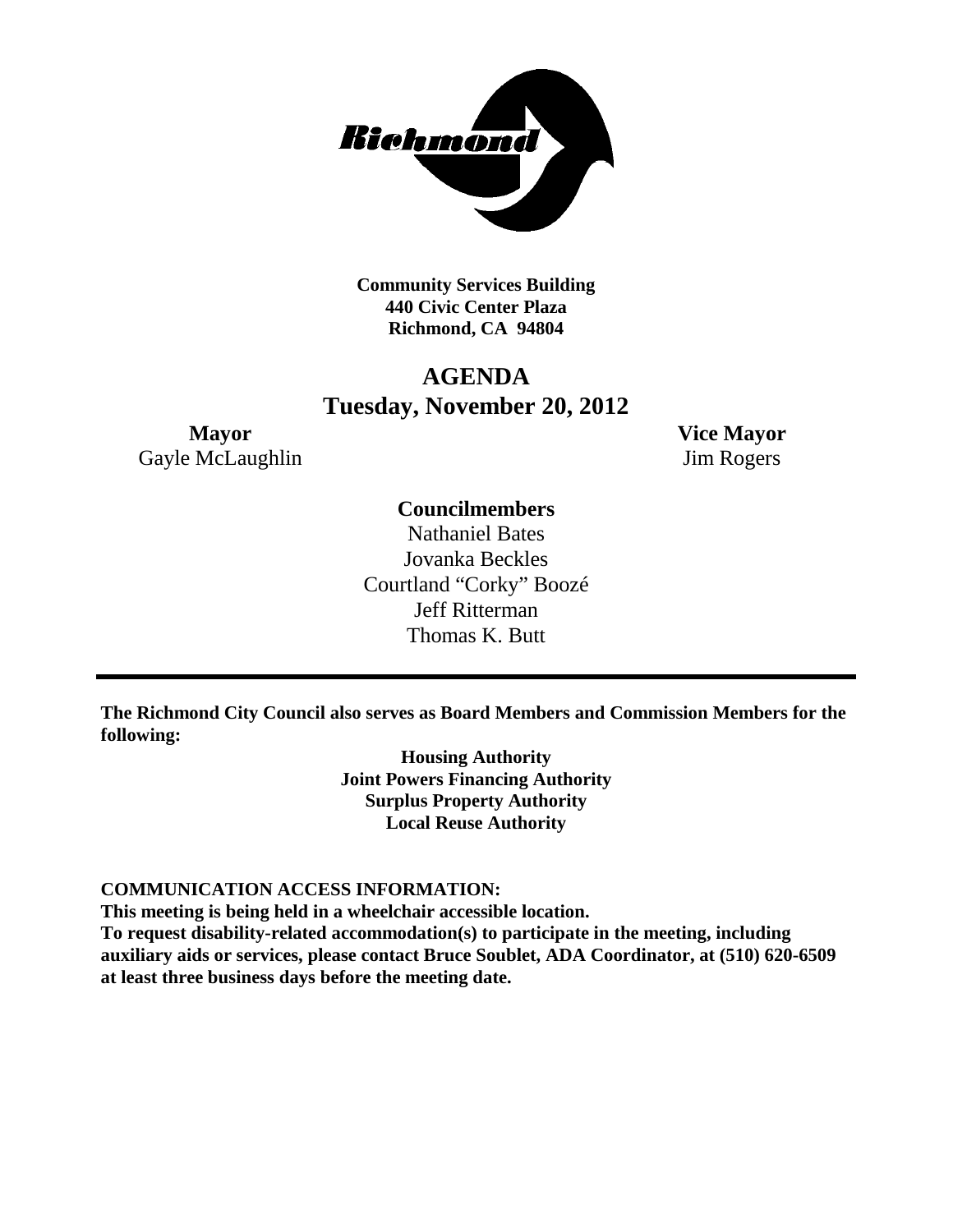# **MEETING PROCEDURES**

The City of Richmond encourages community participation at its City Council meetings and has established procedures that are intended to accommodate public input in a timely and time-sensitive way. As a courtesy to all members of the public who wish to participate in City Council meetings, please observe the following procedures:

**PUBLIC COMMENT ON AGENDA ITEMS:** Anyone who desires to address the City Council on items appearing on the agenda must complete and file a pink speaker's card with the City Clerk **prior** to the City Council's consideration of the item. Once the City Clerk has announced the item and discussion has commenced, no person shall be permitted to speak on the item other than those persons who have submitted their names to the City Clerk. Your name will be called when the item is announced for discussion. **Each speaker will be allowed TWO (2) MINUTES to address the City Council on NON-PUBLIC HEARING items listed on the agenda.**

**OPEN FORUM FOR PUBLIC COMMENT:** Individuals who would like to address the City Council on matters not listed on the agenda or on **Presentations, Proclamations and Commendations, Report from the City Attorney, or Reports of Officers** may do so under Open Forum. All speakers must complete and file a pink speaker's card with the City Clerk **prior** to the commencement of Open Forum. **The amount of time allotted to individual speakers shall be determined based on the number of persons requesting to speak during this item. The time allocation for each speaker will be as follows: 15 or fewer speakers, a maximum of 2 minutes; 16 to 24 speakers, a maximum of 1 and one-half minutes; and 25 or more speakers, a maximum of 1 minute.**

#### **SPEAKERS ARE REQUESTED TO OCCUPY THE RESERVED SEATS IN THE FRONT ROW BEHIND THE SPEAKER'S PODIUM AS THEIR NAME IS ANNOUNCED BY THE CITY CLERK.**

**CONSENT CALENDAR:** Consent Calendar items are considered routine and will be enacted, approved or adopted by one motion unless a request for removal for discussion or explanation is received from the audience or the City Council. A member of the audience requesting to remove an item from the Consent Calendar must complete and file a speaker's card with the City Clerk **prior to the City Council's consideration of Agenda Review.** An item removed from the Consent Calendar may be placed anywhere on the agenda following the City Council's agenda review.

Any law enforcement officer on duty or whose service is commanded by the presiding officer shall be Sergeant-at-Arms of the Council meetings. He/she, or they, shall carry out all orders and instructions given by the presiding officer for the purpose of maintaining order and decorum at the Council meetings (City Council Rules of Procedure and Order Section III F, RMC Section 2.12.030).

**\*\*\*\*\*\*\*\*\*\*\*\*\*\*\*\*\*\*\*\*\*\*\*\*\*\*\*\*\*\*\*\*\*\*\*\*\*\*\*\*\*\*\*\*\*\*\*\*\*\*\*\*\*\*\*\*\*\***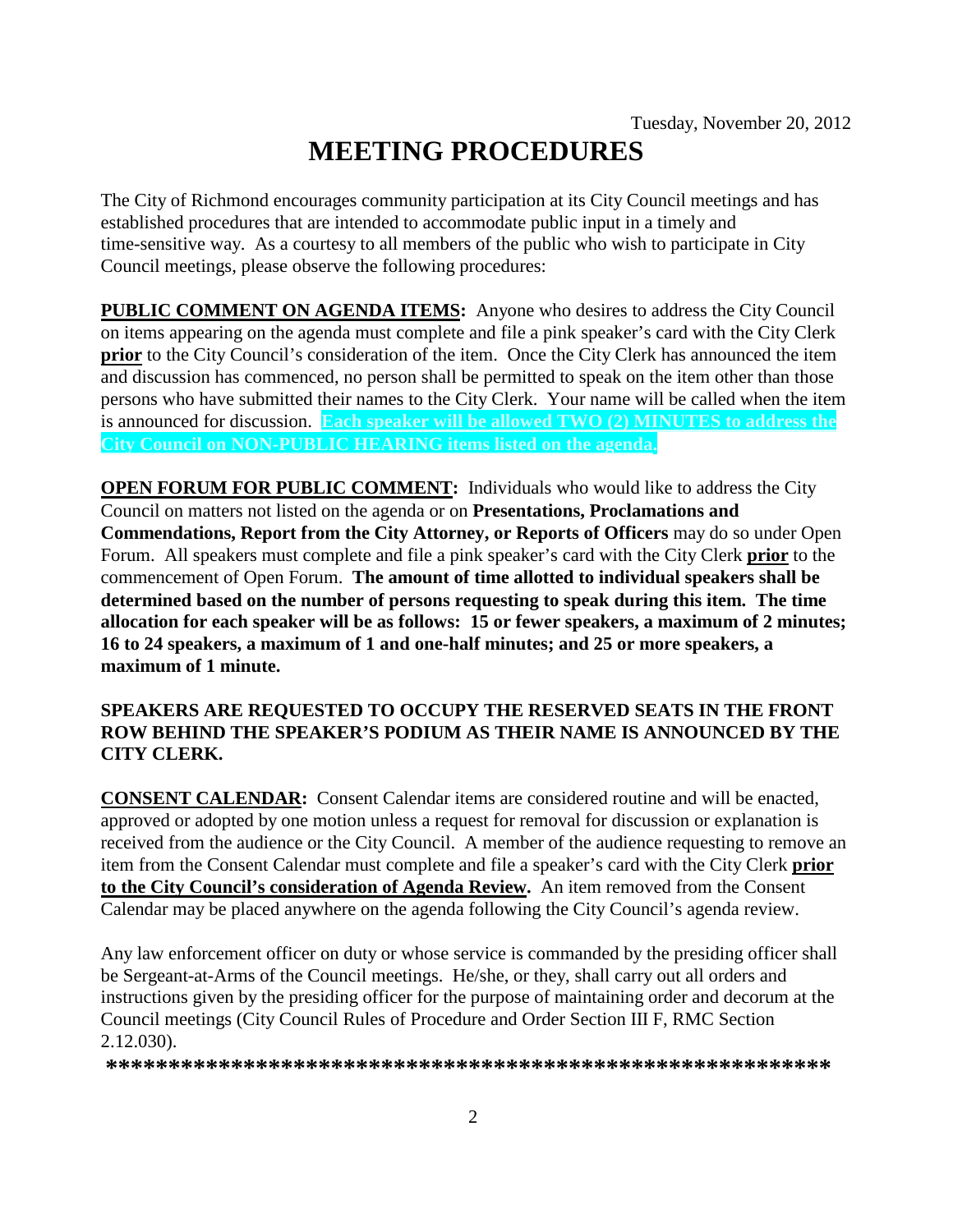## **EVENING OPEN SESSION**

5:00 p.m.

#### **A. ROLL CALL**

#### **B. PUBLIC COMMENT**

#### **C. ADJOURN TO CLOSED SESSION**

## **CLOSED SESSION**

Shimada Room of the Community Services Building

#### **A. CITY COUNCIL**

**A-1.** CONFERENCE WITH LEGAL COUNSEL - EXISTING LITIGATION (Subdivision [a] of Government Code Section 54956.9):

Booker vs. City of Richmond

Jenkins vs. City of Richmond

**A-2.** CONFERENCE WITH LABOR NEGOTIATORS (Government Code Section 54957.6):

> City Designated Representatives: Bill Lindsay, Leslie Knight, Lisa Stephenson, Jack Hughes, and Chris Magnus. Employee Organization or Unrepresented Employees: Richmond Police Management Association (RPMA)

**A-3.** CONFERENCE WITH LEGAL COUNSEL - ANTICIPATED LITIGATION (Significant exposure to litigation pursuant to Subdivision (b) of Government Code Section 54956.9):

One Case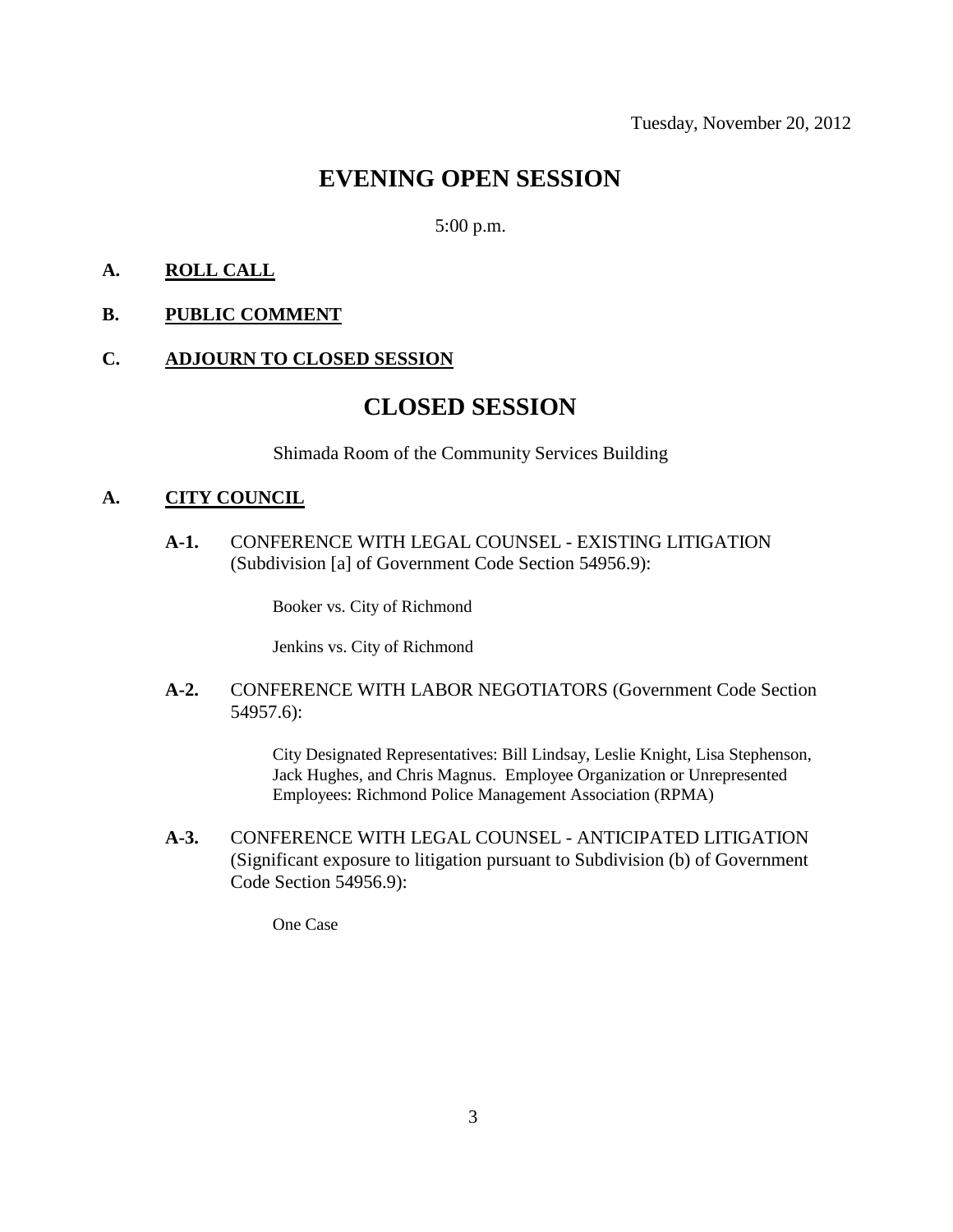## **MEETING OF THE SUCCESSOR AGENCY TO THE RICHMOND COMMUNITY REDEVELOPMENT AGENCY AND THE RICHMOND CITY COUNCIL**

6:30 p.m.

- **A. PLEDGE TO THE FLAG**
- **B. ROLL CALL**
- **C. READING OF THE CODE OF ETHICS**
- **D. STATEMENT OF CONFLICT OF INTEREST**
- **E. AGENDA REVIEW**
- **F. OPEN FORUM FOR PUBLIC COMMENT**

#### **G. PRESENTATIONS, PROCLAMATIONS, AND COMMENDATIONS**

**G-1.** RECOGNIZE winners of Richmond's volunteer program naming and logo design contests - Mayor McLaughlin 620-6503).

#### **H. REPORT FROM THE CITY ATTORNEY OF FINAL DECISIONS MADE AND NON-CONFIDENTIAL DISCUSSIONS HELD DURING CLOSED SESSION**

#### **I. CITY COUNCIL CONSENT CALENDAR**

- **I-1.** APPROVE the purchase of two Flash Cam units and six mounting brackets from Q-Star Technologies in the total amount of \$13,964 to assist in the detection, apprehension, and prosecution of persons engaged in illegal dumping in the City of Richmond - Police Department (Chief Chris Magnus 621-1802).
- **I-2.** APPROVE a one-year software maintenance agreement with Zoll Data Systems, Inc. to provide technical support, maintenance services, upgrades, and licenses for the Fire Department's record management system (RMS), Computer Aided Dispatch (CAD) System, and Telestaff interfaces in the amount of \$10,592 and for a term from October 1, 2012, through September 30, 2013 - Fire Department (Chief Michael Banks 307-8041).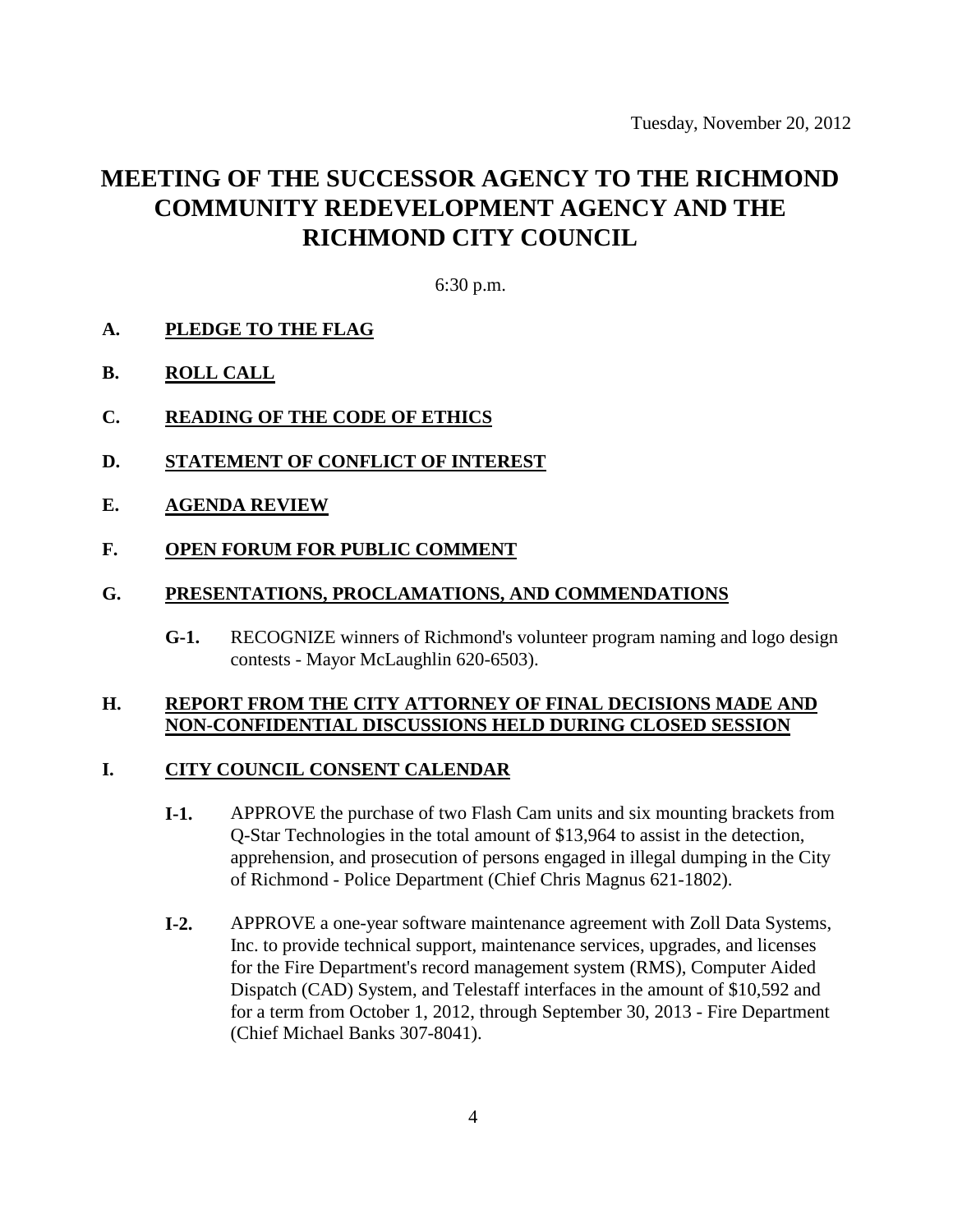- **I-3.** APPROVE a one-year software maintenance agreement with Kronos, Inc. for the Telestaff system that assists in managing overtime in the Police Department, in an amount not exceed \$12,137.00 and for a term from July 1, 2012 to June 30, 2012 - Police Department (Chief Chris Magnus 621-1802).
- **I-4.** ADOPT an ordinance (second reading) establishing the wages, salary, and compensation for the new classification of Equipment Parts Storekeeper (Salary Range No. 123: \$4,240 - \$4,675/month) - Human Resources Management Department (Leslie Knight 620-6600).
- **I-5.** ADOPT an ordinance (second reading) amending Section 2.12.010 of the Richmond Municipal Code to reduce the number of Councilmembers needed to constitute a quorum or to approve a business item from five to four in conformity with the City's Charter - City Clerk's Office (Diane Holmes 620-6514).
- **I-6.** APPROVE an agreement to lease property located at 500 23rd Street in Richmond for the RichmondBUILD Program for the period from July 1, 2012, through December 31, 2012, at a cost of \$5,000 per month for a total lease amount not to exceed \$30,000 - Employment and Training (Sal Vaca 307-8006).
- **I-7.** APPROVE the sole-source purchase of Paratech trench rescue equipment, using State Homeland Security Grant funds, from L.N. Curtis and Sons for the West County urban search and rescue (USAR) training program in the amount of \$24,817.20 - Fire Department (Chief Michael Banks 307-8041).
- **I-8.** APPROVE the purchase of urban search and rescue (USAR) equipment, using State Homeland Security Grant funds, in the amount of \$90,275.12 from L.N. Curtis and Sons to be utilized in the West County USAR Training Program - Fire Department (Chief Michael Banks 307-8041).
- **I-9.** APPROVE the purchase of fifty-three 50-foot lengths of new fire hose from L.N. Curtis and Sons in the amount of \$19,462.45, to replace hose that is worn and damaged - Fire Department (Chief Michael Banks 307-8041).
- **I-10.** ADOPT a resolution authorizing the acceptance and appropriation of grant funds in the amount of \$178,000, allocated to the City of Richmond from the Contra Costa County Sheriff's Office, as a sub-grantee of the FY2010 State Homeland Security Grant Program. This grant will provide the tools, equipment and supplies needed for the urban search and rescue (USAR) training Program - Fire Department (Chief Michael Banks 307-8041).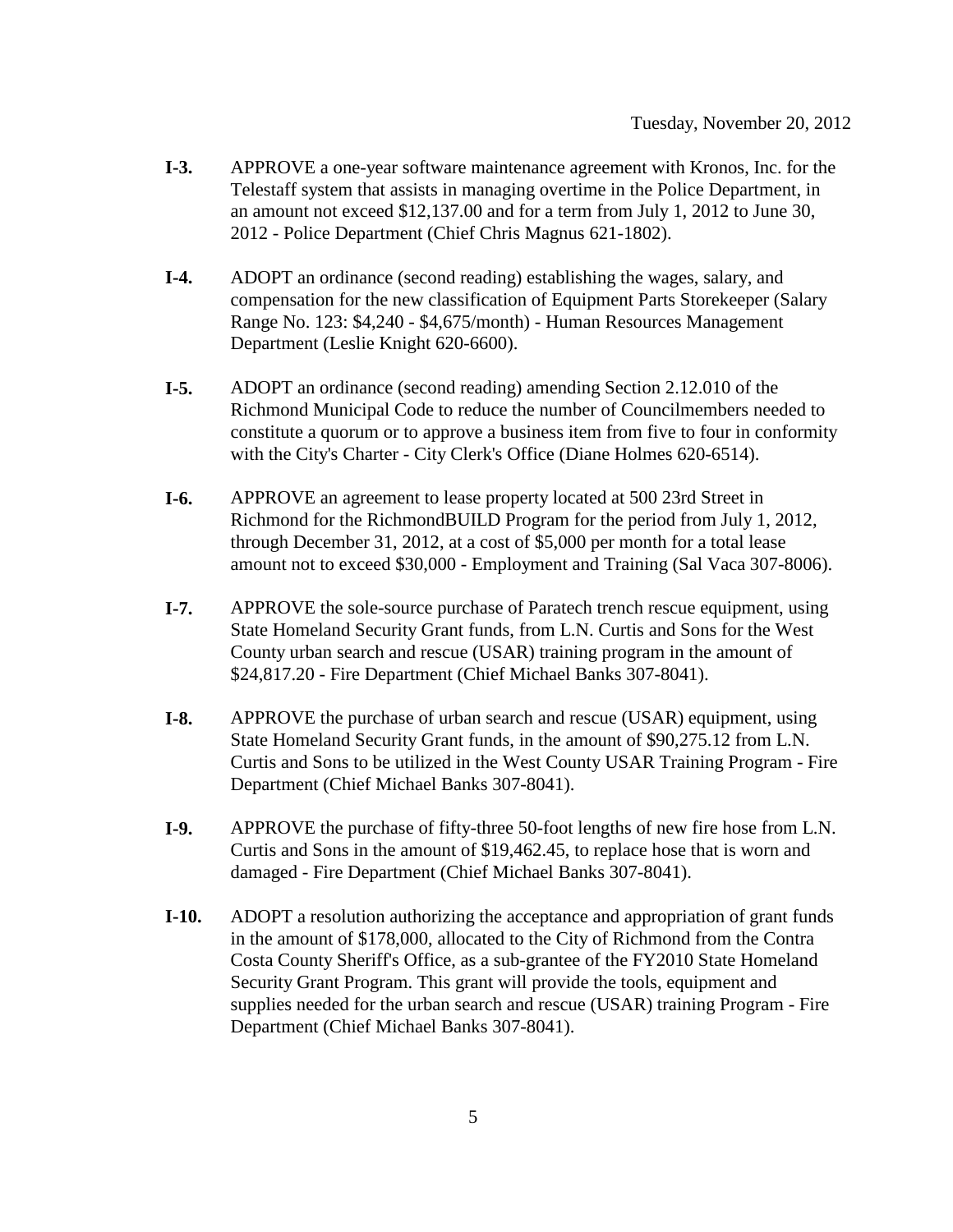- **I-11.** APPROVE the purchase of Christy boxes and galvanized diamond plate lids from Alameda Electric Supply Inc. for use by the Public Works Facilities Maintenance Division Electrical Section, for a street light wire replacement project on West Cutting Boulevard, in an amount not to exceed \$15,000 - Public Works Department (Yader A. Bermudez 231-3008). **(Continued from the November 13, 2012, City Council Meeting)**
- **I-12.** ADOPT a resolution authorizing the city manager to: (1) execute a Memorandum of Understanding for participation in the Regional Renewable Energy Procurement Project (R-REP), a regional initiative that will utilize collaborative procurement to purchase on-site renewable energy systems for public agencies throughout Contra Costa, Alameda, San Mateo and Santa Clara Counties; and (2) execute all contracts and agreements necessary to complete site assessments in an amount not to exceed \$25,000 - City Manager's Office (Bill Lindsay 620-6512). **(Continued from the November 13, 2012, City Council Meeting)**
- **I-13.** APPROVE a six-month time extension of the Letter of Intent (LOI) with Solar Richmond regarding solarizing city buildings - Mayor McLaughlin (620-6503).

### **J. RESOLUTIONS**

**J-1.** APPROVE a resolution to provide for public safety in the Chevron Refinery rebuilding subsequent to the August 6, 2012, refinery fire - Mayor McLaughlin (620-6503).

### **K. COUNCIL AS A WHOLE**

- **K-1.** RECEIVE a report from staff on the Marin Clean Energy Community Choice Aggregation Program regarding the source of energy and the "opt out" process for Richmond consumers - Councilmember Boozé (620-6593). **(Continued from the November 13, 2012, City Council Meeting)**
- **K-2.** DIRECT the city attorney to draft an ordinance to expand the "Ban the Box" policy to include contractors and vendors conducting business with the City of Richmond - Councilmember Beckles (620-6568).
- **K-3.** DIRECT staff to explore grant funding opportunities for a play structure at John F. Kennedy Park located on Cutting Boulevard at South 41st Street - Councilmember Beckles (620-6865) and Vice Mayor Rogers (867-5725).